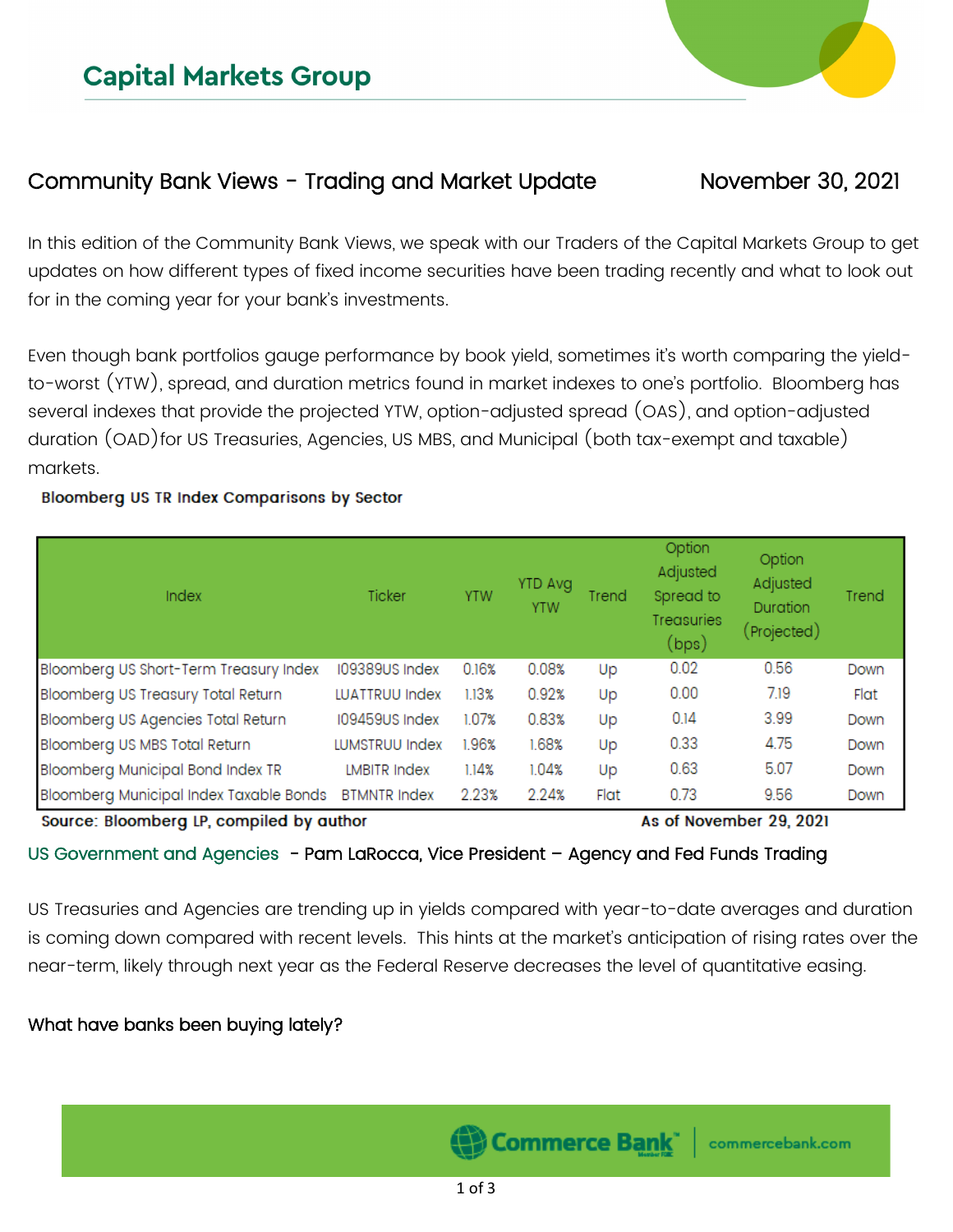Volumes in agencies slacked off during the Spring and Summer (2021), but have picked back up lately, rivaling Q1. Earlier in the year, there was a stretch for coupon and duration was longer, with buying focused in the 7-12 year range. With the recent rise in rates, duration has backed off more toward the 3-7 year range.

- We expect this trend to continue in the near term future, as swap spreads on new issues remain flat to negative for shorter maturities (<3yr).
- There should also be opportunities to pick up spread in discounted callables as rates rise.
- There has been an increase in treasury trading as bullet spreads remain tight, especially in the 2-3 year area.

#### Agency MBS and CMO – Mark Mower, Senior Vice President – Mortgage Backed Securities Trading

US MBS YTW lies just below 2% as of the end of November and OAD sits under five years and trending lower. As with the Agencies market, durations are down compared to earlier in the year. If interest rates rise closer to 2%, MBS and CMO securities should see some duration extension but if purchased at a premium, should see a bump in book yields as premiums paid are amortized over a longer period.

#### What have banks been buying lately?

With treasury yields higher for most of the past three months, we've seen a couple general trends in Mortgage space.

- First, and most surprising, an increased level of interest in 10yr amortization pass throughs; mainly 10yr 1.5% pools. Customers have shown little to no interest in this 10yr product over the past couple of years, but we have seen a significant increase in volume over the past month. With a 3-year average life and a 10-year final maturity, this product has become a stable place to ride out both the uncertainties of a FOMC interest rate hike and the general market volatility due to COVID, growth, inflation, etc.
- The second trend is a generic move up in coupon. AsTreasury rates generally moving higher (prices on bonds moving lower), mortgage prepayment speeds have started to decline. This brings more comfort to higher coupon mortgage products. We've seen an up in coupon move in both CMOs and 20yr/30y pass through MBS. A coupon rate of 2.5% is attracting particular attention with the 10yr treasury in the 1.50% to 1.60% range.